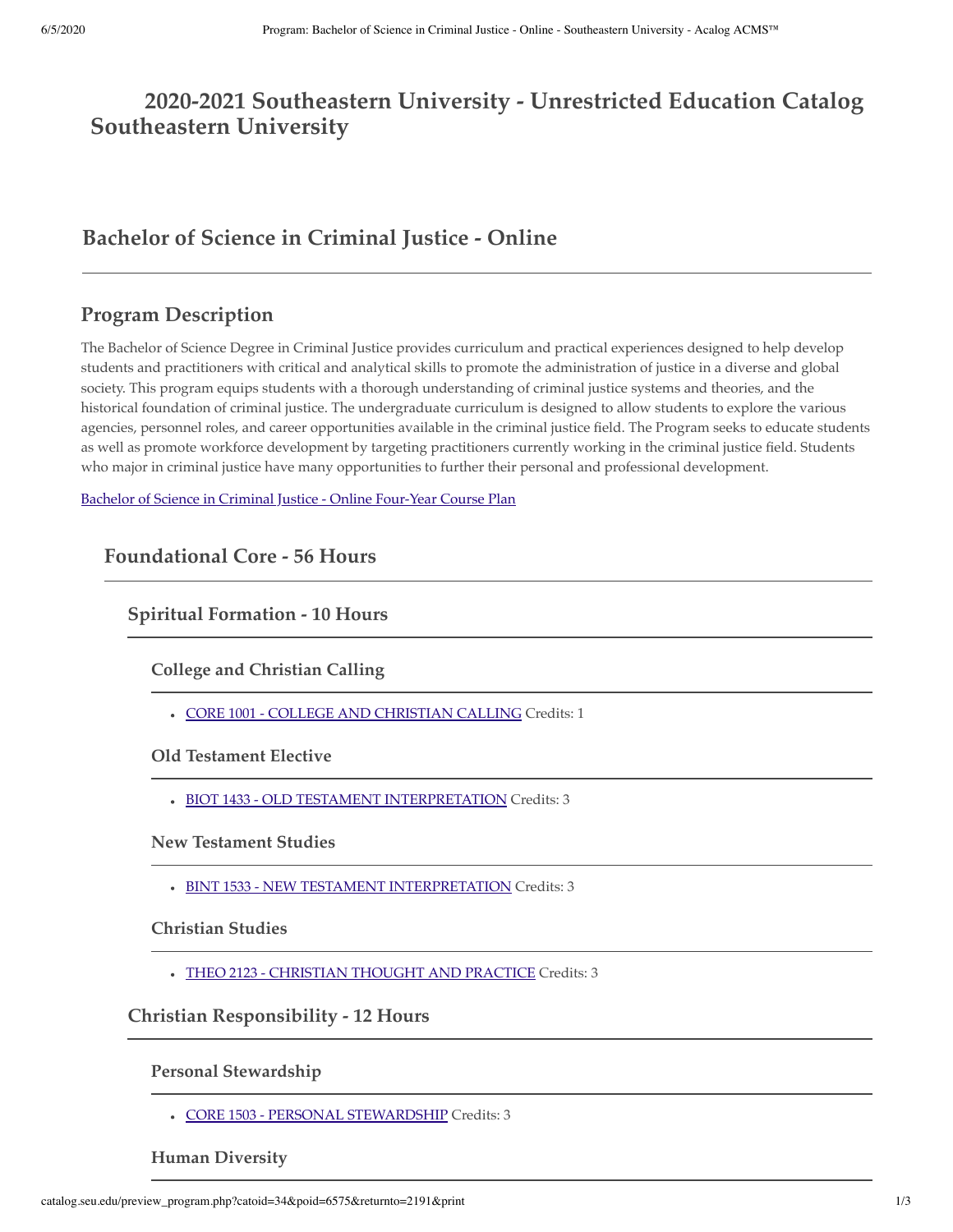CORE 2013 - HUMAN DIVERSITY AND CHRISTIAN COMMUNITY Credits: 3

**Ethics Elective**

• THEO 3123 - INTRODUCTION TO ETHICS Credits: 3

#### **Faith Integration Course**

CRIM 2003 - CRIMINAL JUSTICE AND THE CHRISTIAN Credits: 3

**Intellectual and Practical Skills - 15 Hours**

- DCOM 1433 FUNDAMENTALS OF SPEECH Credits: 3
- ENGL 1133 ENGLISH COMPOSITION I Credits: 3
- ENGL 1233 ENGLISH COMPOSITION II Credits: 3

**Mathematics (select two):**

- MATH 1213 COLLEGE ALGEBRA Credits: 3
- MATH 1223 QUANTITATIVE REASONING Credits: 3
- MATH 1313 TOPICS IN MATHEMATICS Credits: 3
- MATH 1323 EXPLORATIONS IN MATHEMATICS Credits: 3
- MATH 2023 INTRODUCTION TO PROBABILITY AND STATISTICS Credits: 3
- CTIS 3433 DATA MANAGEMENT AND ANALYSIS Credits: 3

**Engaging Human Culture and the Natural World - 19 Hours**

**Historical Perspective (select one):**

- HIST 1033 WORLD CIVILIZATION TO 1600 Credits: 3
- HIST 1043 WORLD CIVILIZATION SINCE 1600 Credits: 3
- HIST 2013 AMERICAN HISTORY TO 1877 Credits: 3
- HIST 2023 AMERICAN HISTORY 1877 TO PRESENT Credits: 3
- PPOL 2433 UNITED STATES AND NEVADA CONSTITUTIONS Credits: 3 \*Required for Nevada students.

**Humanities Elective (select one):**

- HUMS 2033 THEATRE APPRECIATION Credits: 3
- HUMS 2233 INTRODUCTION TO HUMANITIES Credits: 3
- MUSC 1013 ELEMENTS OF MUSIC Credits: 3

#### **Literature Elective**

ENGL 2133 - WI: INTRODUCTION TO LITERATURE Credits: 3

**Behavioral Science Elective (select one):**

- PSYC 1133 INTRODUCTION TO PSYCHOLOGY Credits: 3
- PSYC 1233 PERSONAL AND SOCIAL ADJUSTMENT Credits: 3

**Social Science Elective (select one):**